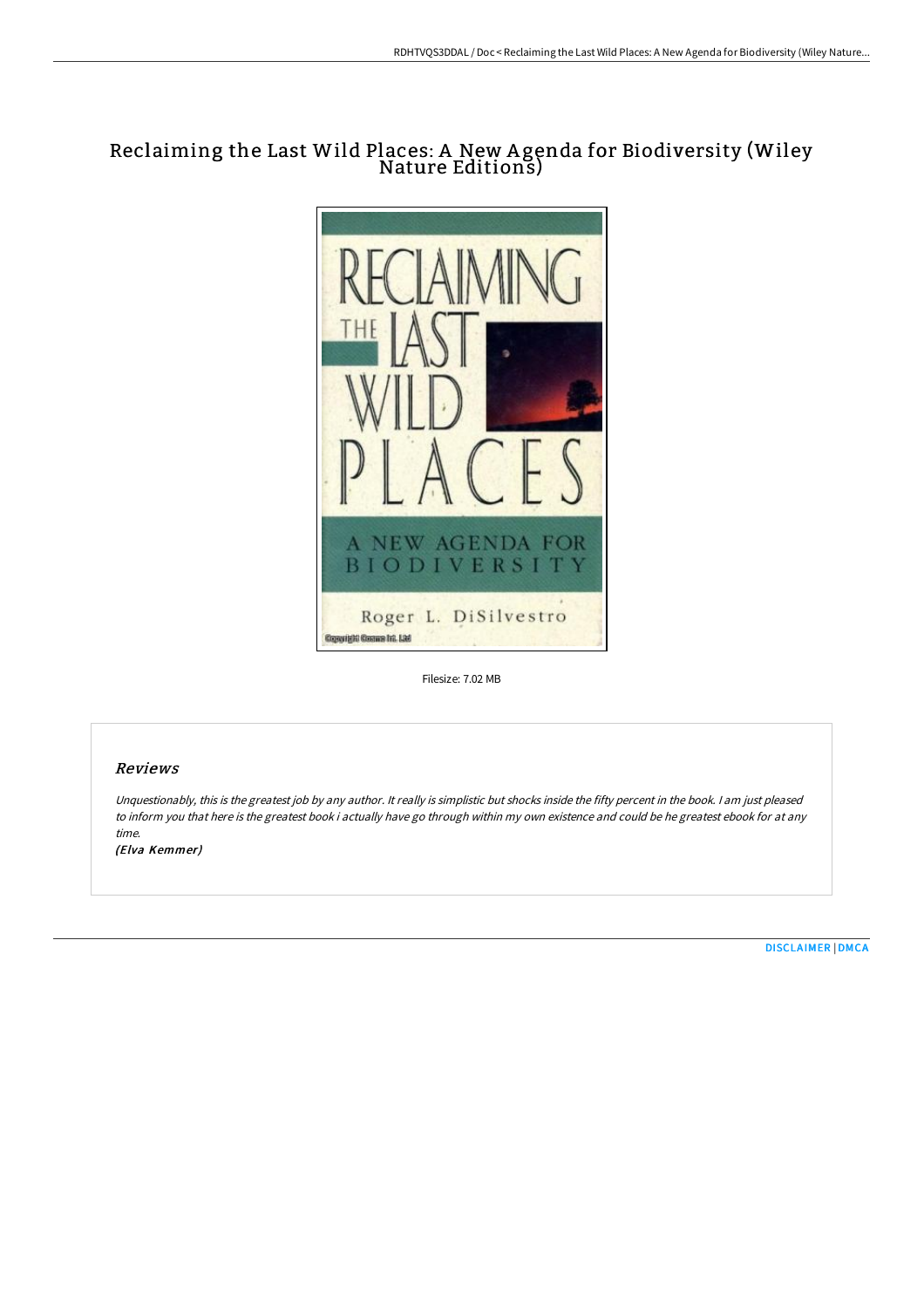### RECLAIMING THE LAST WILD PLACES: A NEW AGENDA FOR BIODIVERSITY (WILEY NATURE EDITIONS)



To download Reclaiming the Last Wild Places: A New Agenda for Biodiversity (Wiley Nature Editions) eBook, remember to click the button below and save the ebook or have access to other information which might be relevant to RECLAIMING THE LAST WILD PLACES: A NEW AGENDA FOR BIODIVERSITY (WILEY NATURE EDITIONS) ebook.

John Wiley & Sons, UK, 1993. Hardcover. Book Condition: New. Dust Jacket Condition: New. First Edition. 288 Pages. From the Inside Flap: Reclaiming the Last Wild Places Despite the billions in public funds spent each year on the administration of our nation's wildlands and the protection of endangered wildlife, plant and animal species continue to disappear at a staggering rate. While the reasons for this trend are not always quite so clear, obscured as they are in a tangled web of conflicting political agendas, ideological imperatives, and commercial interests, its ultimate consequences are all too cleara seriously diminished way of life for our own species. Where did we go wrong, and how must we reorient ourselves politically, scientifically, and ethically if we are to salvage what is left of our wild places before it's too late? In Reclaiming the Last Wild Places, leading environmentalist Roger DiSilvestro offers answers to these crucial questions and many more. In tracing the history of conservation and federal land management in America from the nineteenth century to the present, DiSilvestro highlights the fundamental misconceptions, tactical errors, and fatal compromises that were made along the way. Foremost among these has been the historic practice of creating isolated pockets of wilderness, exposed on all sides to the dangerous influences of human "progress." Rather than creating wildlife sanctuaries, such places become ecological prisons affording animals far from sufficient room and resources within which to thrive. Add to this the time-honored philosophy of "most economic use" and the constant concessions made by Washington to the powerful logging, cattle, and mining lobbies, and it starts to become clear why traditional land management practices have consistently fallen far short of the mark. As a remedy DiSilvestro proposes an "applied biodiversity" approach which would concentrate efforts on protecting ecosystems rather than individual...

 $\mathbb{R}$ Read [Reclaiming](http://albedo.media/reclaiming-the-last-wild-places-a-new-agenda-for.html) the Last Wild Places: A New Agenda for Biodiversity (Wiley Nature Editions) Online E Download PDF [Reclaiming](http://albedo.media/reclaiming-the-last-wild-places-a-new-agenda-for.html) the Last Wild Places: A New Agenda for Biodiversity (Wiley Nature Editions)